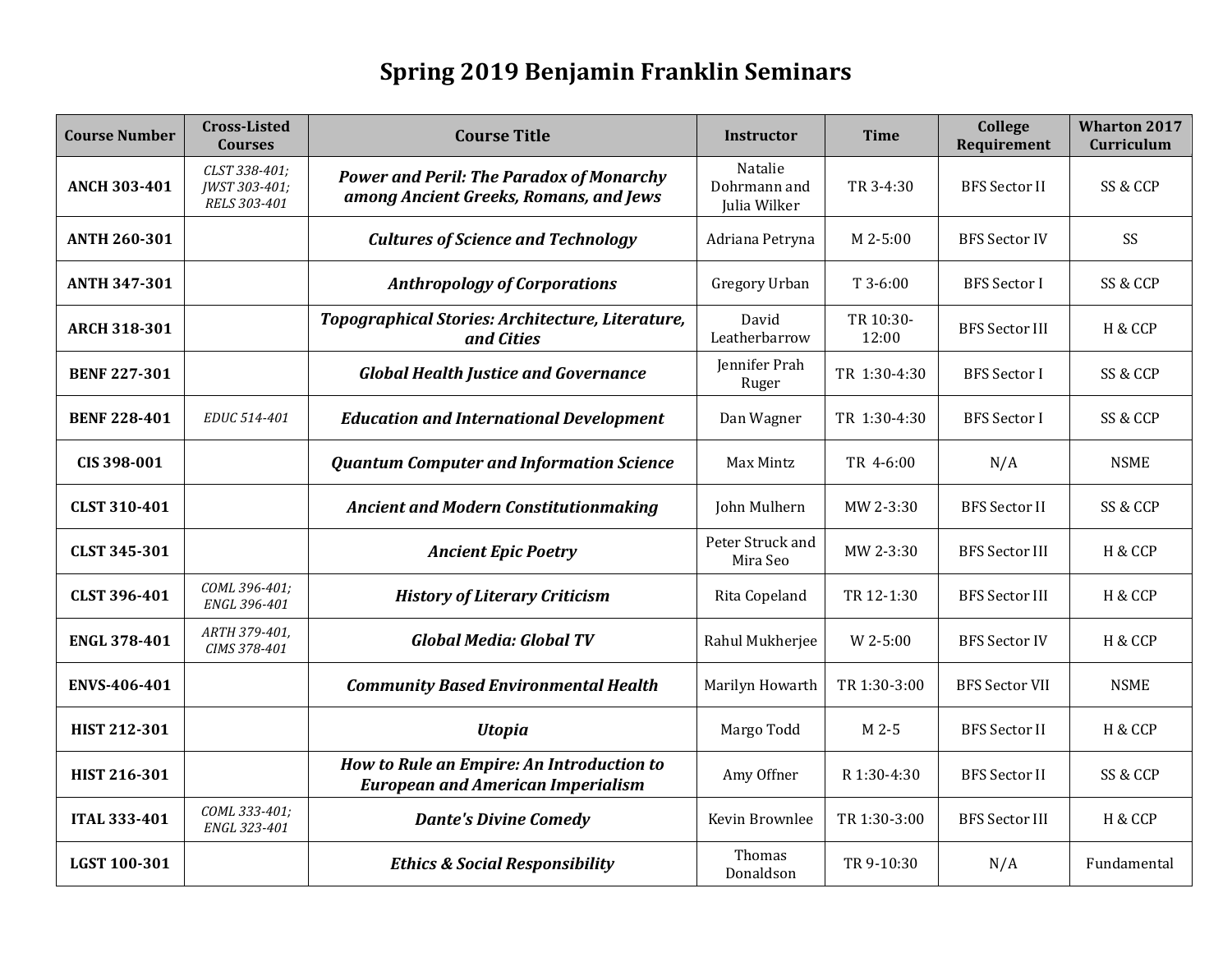## **Spring 2019 Benjamin Franklin Seminars**

| <b>Course Number</b> | <b>Cross-Listed</b><br><b>Courses</b>          | <b>Course Title</b>                                                                                   | <b>Instructor</b>                | <b>Time</b>        | College<br>Requirement | <b>Wharton 2017</b><br>Curriculum |
|----------------------|------------------------------------------------|-------------------------------------------------------------------------------------------------------|----------------------------------|--------------------|------------------------|-----------------------------------|
| LGST 101-301         |                                                | <b>Law and Social Values</b>                                                                          | Julian Jonker                    | MW 12-1:30         | N/A                    | Fundamental                       |
| <b>MATH 280-301</b>  |                                                | <b>Entropy and the Mathematics of Evolution</b>                                                       | Ted Chinburg                     | TR 12-1:30         | <b>BFS Sector VII</b>  | <b>NSME</b>                       |
| <b>MGMT 224-001</b>  |                                                | <b>Leading Diversity in Organizations</b>                                                             | Stephanie Creary                 | MW 10:30-12        | N/A                    | 0.5 cu BB                         |
| <b>NELC 235-301</b>  |                                                | <b>Food in the Islamic Middle East</b>                                                                | <b>Heather Sharkey</b>           | M 2-5:00           | <b>BFS</b> Sector II   | H & CCP                           |
| <b>NELC 257-401</b>  | GSWS 258-401,<br>JWST 254-401,<br>RELS 257-401 | <b>Women in the Bible</b>                                                                             | Isabel Cranz                     | TR 12-1:30         | <b>BFS Sector IV</b>   | SS & CCP                          |
| <b>NELC 383-401</b>  | COML 205-401,<br>JWST 213-401,<br>RELS 203-401 | <b>The Religious Other</b>                                                                            | Talya Fishman                    | TR 10:30-12        | <b>BFS Sector IV</b>   | SS & CCP                          |
| PHYS 171-301         |                                                | <b>Honors Physics II: Electromagnetism and</b><br><b>Radiation</b>                                    | Charles Kane                     | M 2-3              | Sector VI and<br>QDA   | <b>NSME</b>                       |
| <b>PHYS 171-102</b>  |                                                | Lab                                                                                                   |                                  | $T$ 3-5:00         | N/A                    | <b>NSME</b>                       |
| <b>PHYS 171-103</b>  |                                                | Lab                                                                                                   |                                  | R 3-5:00           | N/A                    | <b>NSME</b>                       |
| <b>PHYS 171-104</b>  |                                                | Lab                                                                                                   |                                  | F 3-5:00           | N/A                    | <b>NSME</b>                       |
| <b>RUSS 202-401</b>  | COML-204-401                                   | <b>Tolstoy</b>                                                                                        | D. Brian Kim                     | MW 3:30-5:00       | <b>BFS Sector III</b>  | H & CCP                           |
| <b>THAR 275-401</b>  | <b>URBS 274-402</b>                            | <b>Public Art, Performance and Community</b><br><b>Engagement</b>                                     | James Schlatter                  | TR 10:30-12        | <b>BFS</b> Sector III  | H                                 |
| <b>URBS 178-401</b>  | AFRC-078-401;<br>HIST-173-401                  | <b>Faculty-Student Collaborative Action Seminar in</b><br><b>Urban University-Community Relations</b> | Ira Harkavy                      | W 2-5:00           | <b>CDUS</b>            | SS & CDUS                         |
| WH 150-301           |                                                | <b>Evaluating Evidence</b>                                                                            | Iwan Barankay                    | MW 10:30-<br>12:00 | N/A                    | TIA or BB                         |
| WH 150-302           |                                                | <b>Evaluating Evidence</b>                                                                            | Iwan Barankay                    | MW 12-1:30         | N/A                    | TIA or BB                         |
| WH 297-001           |                                                | <b>Wharton Industry Exploration: San Francisco</b><br><b>Tech Sector</b>                              | Lee Kramer and<br>Lori Rosenkopf | N/A                | N/A                    | 0.5 cu BB                         |